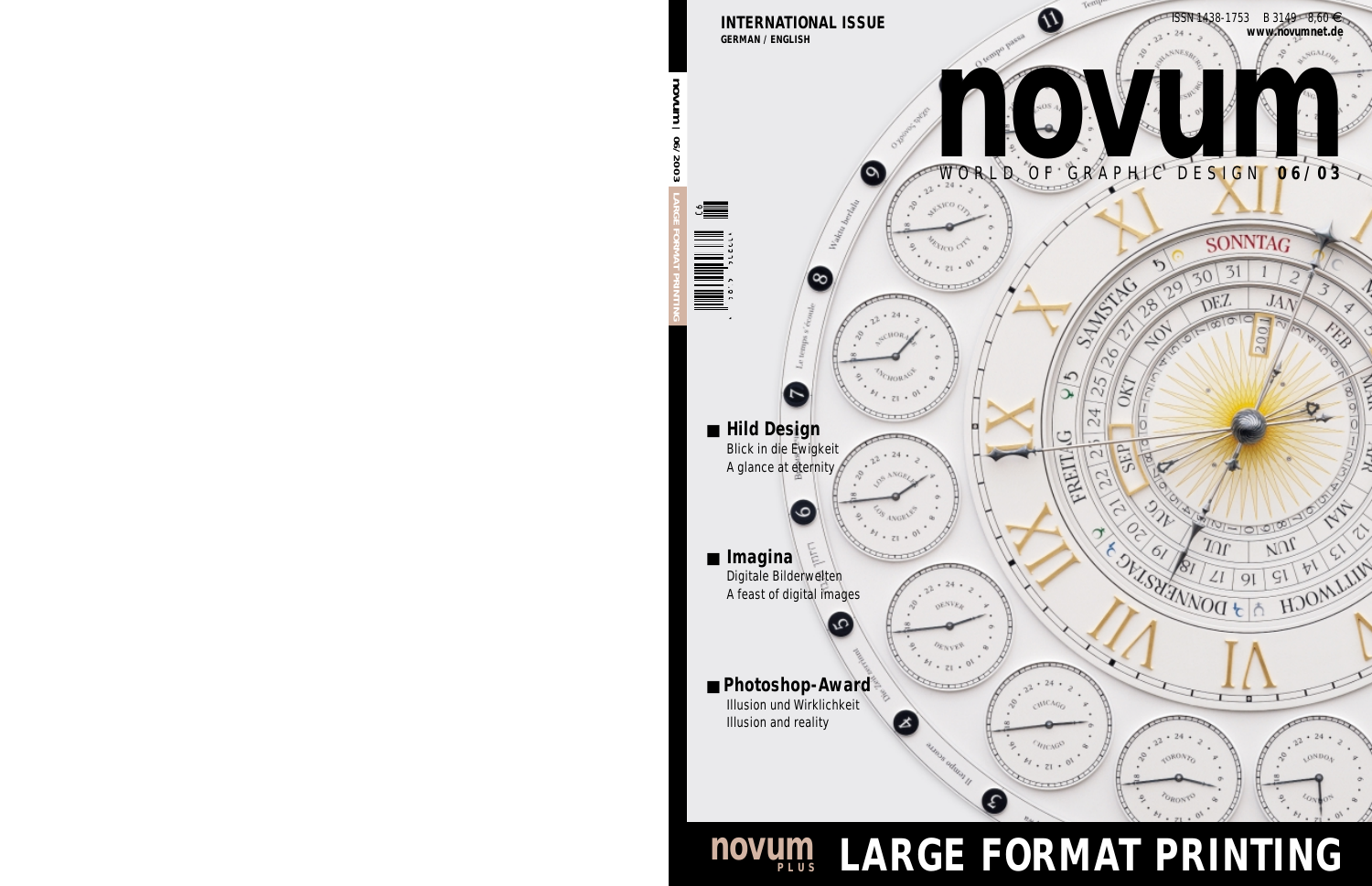## **IM ANGESICHT DER EWIGKEIT**

Es galt, die Harmonien des Weltalls einzufangen. DafŸr gestaltete die Agentur Hild Design das faszinierende Wunderwerk **IN FACE OF ETERNITY**. The brief was to capture the harmony of the universe and the agency Hild Design